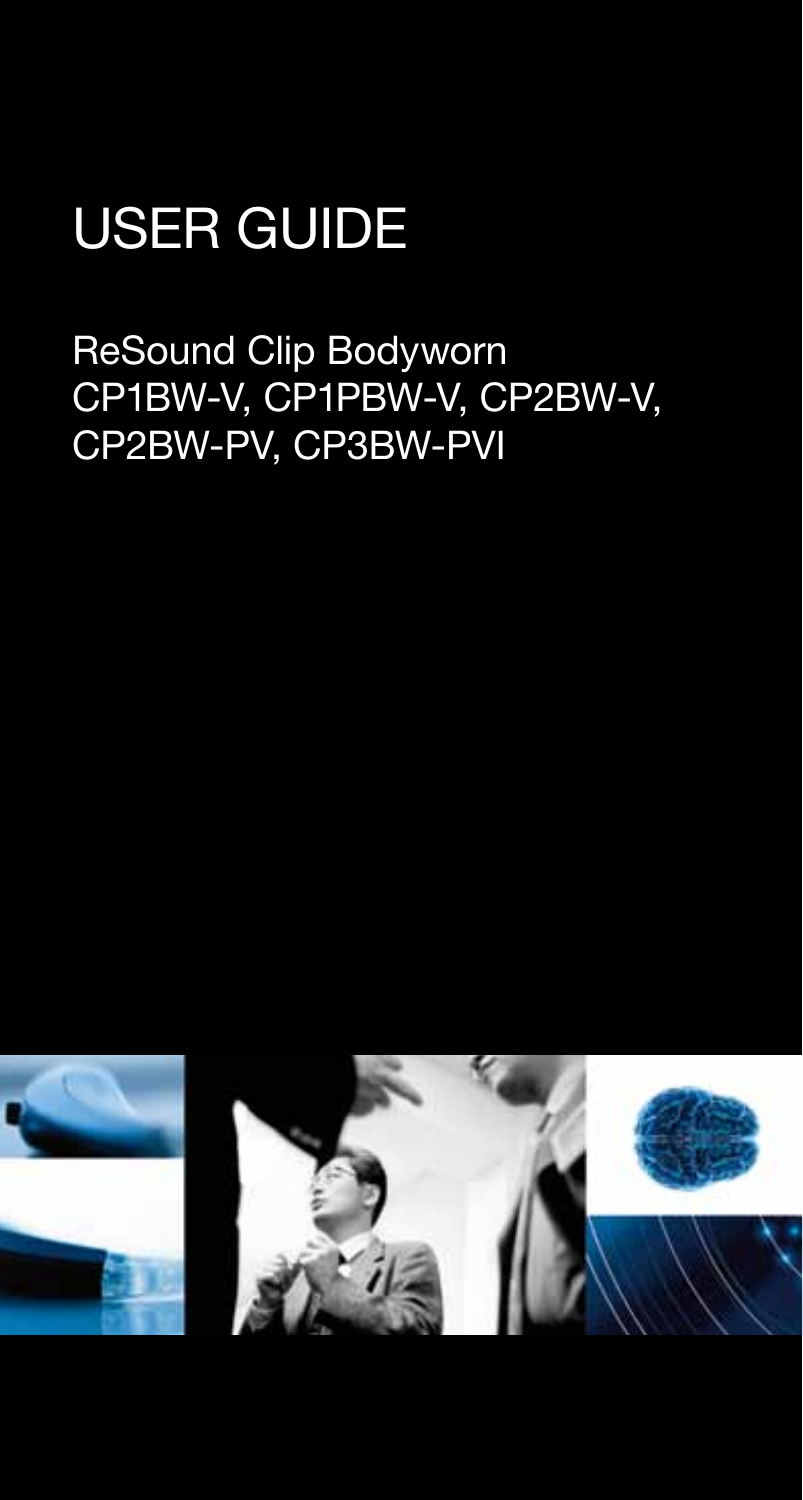## RESOUND CLIP BODYWORN PERSONAL HEARING SYSTEM

Congratulations on the purchase of your new ReSound hearing instrument!

This booklet describes the features available for the Bodyworn hearing instrument models in the ReSound Clip product line. The available options depend on the hearing instrument model; your hearing care professional will highlight the features of your particular hearing instrument.

ReSound's advanced technology and customized programmes, selected by your hearing care professional, will offer you the best possible hearing solution to maximize listening situations in your family life, your professional life and your social life.

Your hearing instrument has been adjusted for your individual hearing loss. Please familiarize yourself with the information in this booklet. Proper understanding and use of your new ReSound hearing instrument will allow you to derive maximum hearing benefit.

This instruction manual covers the following ReSound Clip Bodyworn products: CP1BW-V, CP1PBW-V, CP2BW-V, CP2BW-PV, CP3BW-PVI

This booklet & your instrument

In this booklet you will find instructions for inserting, using and caring for your new hearing instrument.

# Contents **page**

| Your ReSound Clip Hearing Instruments        | 4               |
|----------------------------------------------|-----------------|
| On/Off Function                              | 7               |
| Low Battery Warning                          | 7               |
| Changing the Battery                         | 8               |
| <b>Battery Warning Information</b>           | 8               |
| Assembling of Cord & Earphone                | 9               |
| Inserting & Removing your hearing instrument | 10              |
| Using two ear phones                         | 12              |
| Wearing the instrument                       | 12 <sup>°</sup> |
| Pre-Set controls – trimmers                  | 13              |
| User operated controls                       | 13              |
| <b>Volume Control</b>                        | 13              |
| Programme Selector                           | 14              |
| Direct Audio-input facility                  | 17              |
| Telephone use                                | 18              |
| Using loop systems                           | 19              |
| Daily Maintenance                            | 20              |
| Repairs                                      | 20              |
| Ear Mould                                    | 21              |
| Cleaning the Ear Mould                       | 21              |
| <b>General Precautions</b>                   | 22              |
| <b>Technical Data</b>                        | 23              |
| <b>Troubleshooting Guide</b>                 | 24              |
| Key Word Index                               | 26              |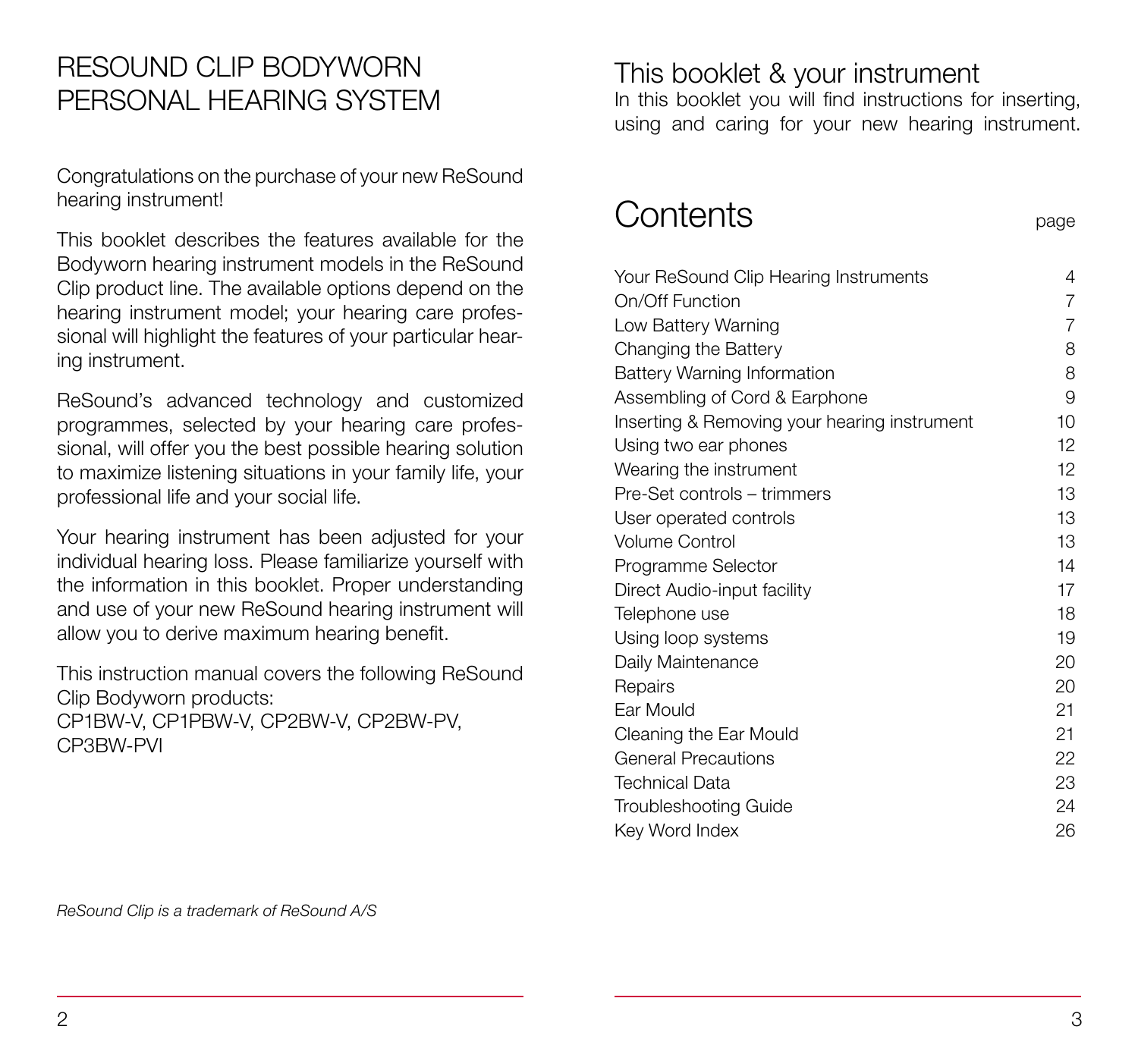#### Your ReSound Clip CP1BW-V hearing instrument

- 1. Microphone
- 2. Volume Control
- 3. Programme selector
- 4. Battery Compartment
- 5. On/off
- 6. Earphone cable
- 7. Clip
- 8. Model, manufacturer and serial number

### Your ReSound CP1PBW-V, CP2BW-V, CP2BW-PV hearing instruments

- 1. Microphone
- 2. Volume Control
- 3. Programme selector or M-T switch
- 4. Battery Compartment
- 5. On/off
- 6. Trimmers
- 7. Earphone cable
- 8. Clip
- 9. Model, manufacturer and serial number



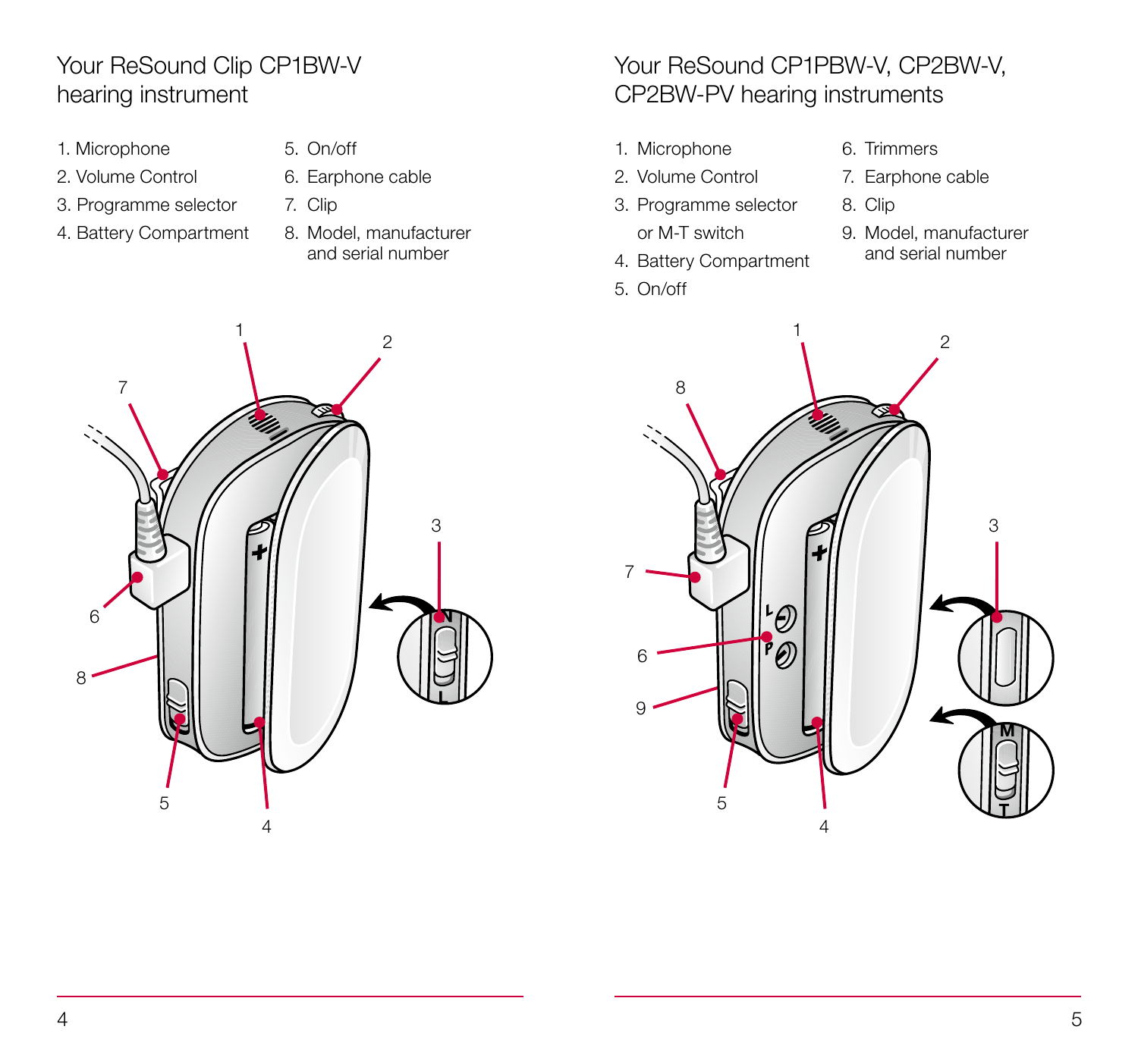#### Your ReSound Clip CP3BW-PVI hearing instrument

- 1. Microphone
- 2. Volume Control
- 3. Programme selector
- 4. Battery Compartment
- 5. On/off
- 6. Trimmers
- 7. Earphone cable
- 8. Clip
- 9. Battery indicator
- 10. Model, manufacturer and serial number



## Turning on and off

Your ReSound Clip Bodyworn is equipped with an on/off switch.

Turn your hearing instrument on by pushing the On/Off switch down, and turn your instrument off again by pushing the On/Off switch up.



When first turned on, your Clip1+, Clip2 and Clip3 hearing instruments will always start in programme 1. To read more on this subject, turn to page 14-16.

It is recommended that you turn your hearing instrument off and open the battery door when you are not using it. This will increase the battery life as well as increase the life span of the hearing instrument.

#### Low Battery Warning

The hearing instrument has a soft low-battery-warning signal (beep-beep) that you will hear when the battery voltage/ power gets too low. The low-battery-warning signal will be repeated every 5-10 minutes until the battery runs out of power. The instrument will then automatically switch off.

For CP1PBW-V, the low-battery warning signal will produce continuous beeps when the battery voltage runs low, until the battery runs completely out of power and automatically switches off.

It is recommended that you always carry a spare battery with you and replace the battery as soon as you hear the low battery warning signal.

On the top left of CLIP 3 (CP3BW-PVI) Hearing instrument there is also a battery light indicator whitch will warn you when the battery voltage/power gets too low.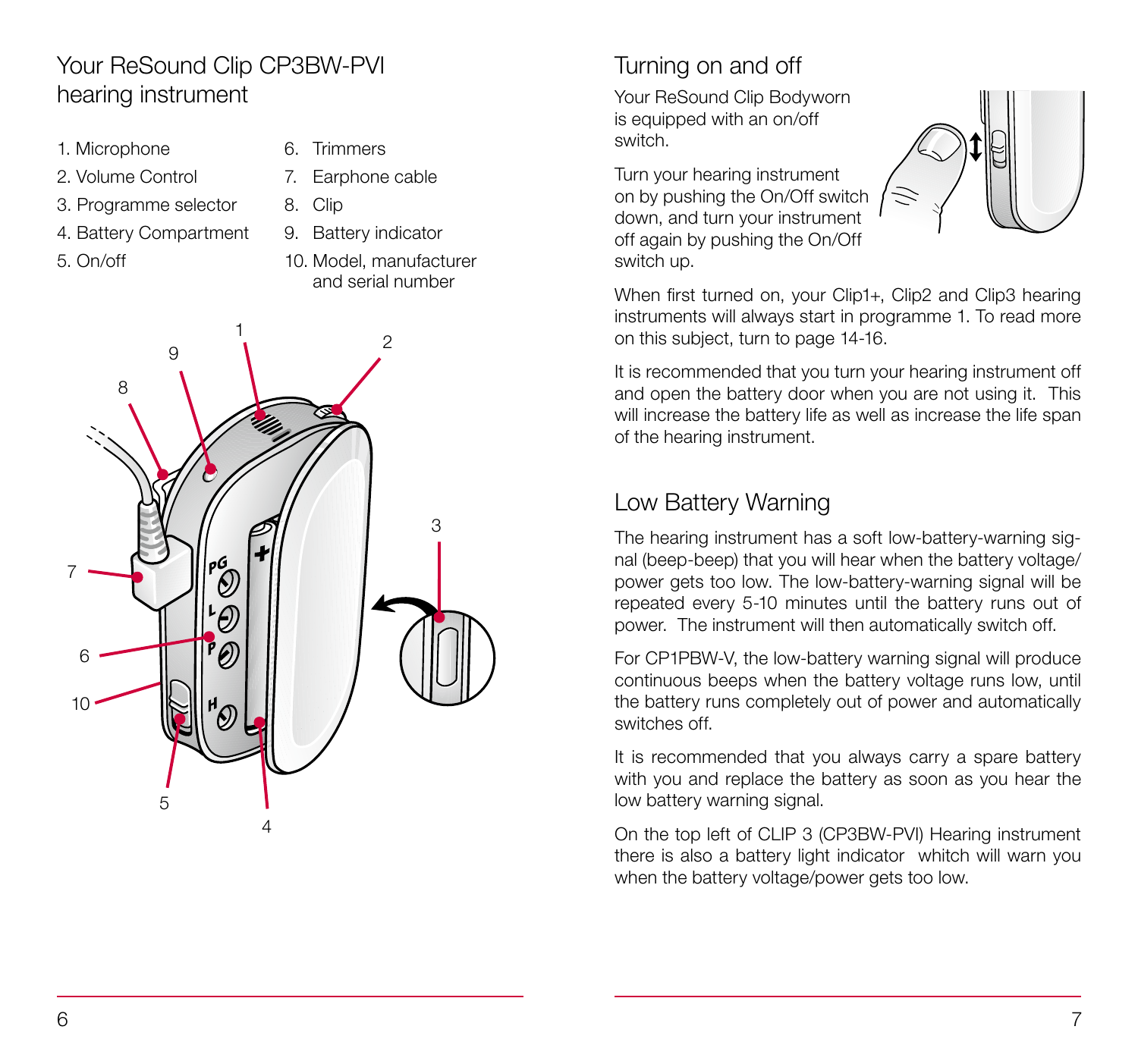## Changing the Battery

The battery compartment can be opened on the side just below the On/Off switch.

Insert the new battery with the  $+$ side facing the  $+$  inside the battery compartment. If you are replacing an old battery please remove this with the help of the transparent Battery Remove Band before inserting a new one.



Always use a type 1.5 volt Penlight (IEC 86-R03/AAA) battery, and it is recommended to use Alkaline battery for longer battery life time. Please note that a weak battery can cause the hearing instrument power to be reduced.

Please read battery warning information carefully.

# Battery Warning information 4



Batteries contain dangerous substances and should be disposed of carefully in the interest of your safety and for the environment.

If the batteries are not inserted correctly, the device will not work and the batteries may build up heat. If this happens, please remove the batteries (Please be aware that the batteries might be hot so make sure to use the removal strip). Insert new batteries in correct orientation.

- Do NOT attempt to recharge batteries which are not specifically designated rechargeable as they may leak or explode.
- Do NOT attempt to dispose of batteries by burning them.
- Keep batteries away from small children and pets.
- Do NOT place batteries in your mouth.

If swallowed, seek immediate medical attention.

### Assembling of Cord & Earphone

The hearing instrument will only function when an ear phone receiver is connected to the main body through an ear phone cable and the USB-like plug marked in the illustration below.



Insert the cable in the receiver outlet indicated and insert the cable in the ear phone, please make sure that the pins on the cable is fit to the correct pin holes in the ear phone as they differ in size – see illustration below.

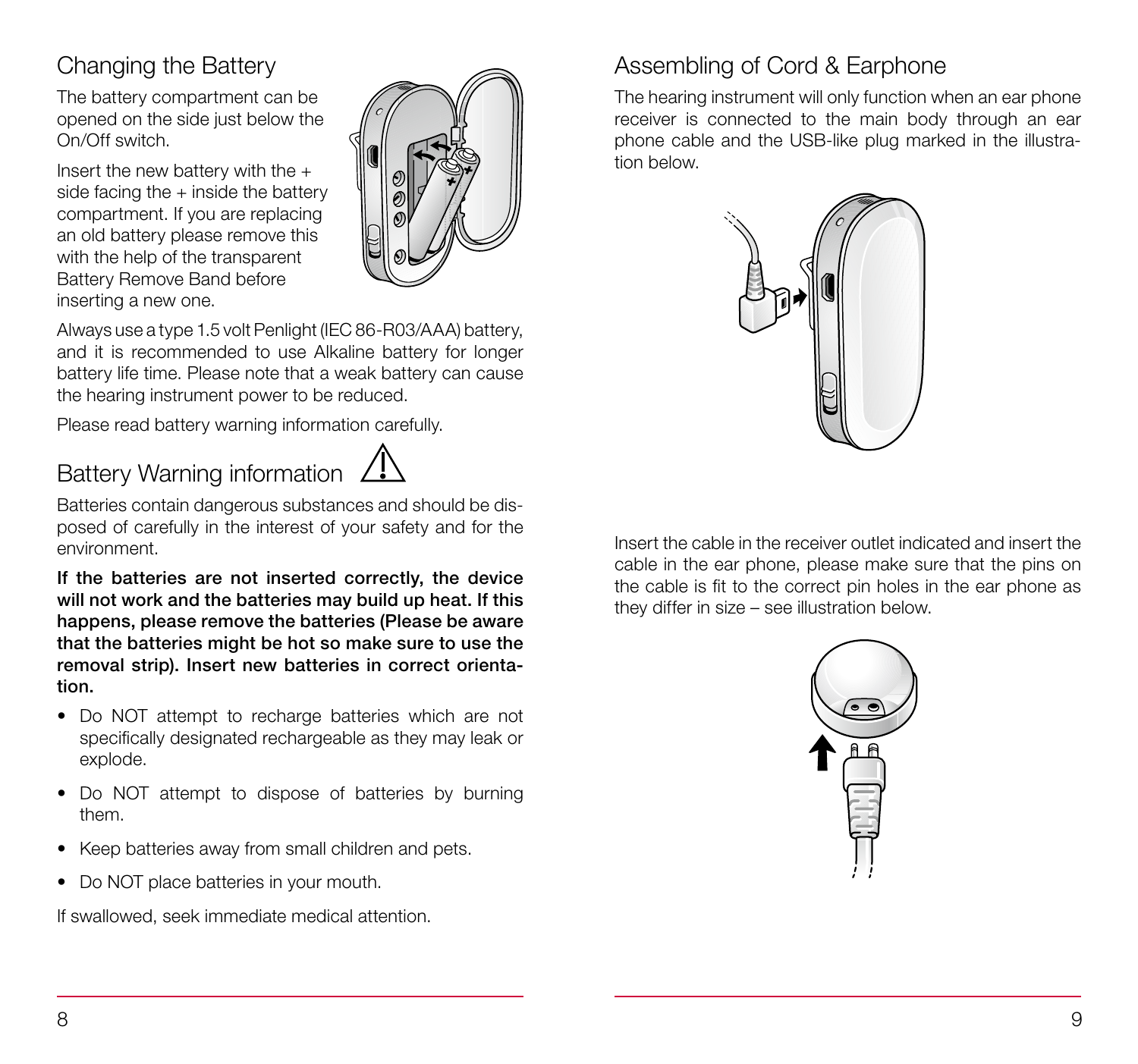### Inserting and removing your hearing instrument

#### Mounting

Your new ReSound Clip bodyworn hearing instrument will come with a standard ear tip that needs to be attached to the ear phone piece. The standard ear tip should only be used until you receive a custom ear mould from your hearing care professional.

In the illustration no.1 you will see how the ear tip is fitted to the ear phone and then how that fits into the ear.



When you receive your custom ear mould, you will need to remove the standard ear tip from the ear phone. The custom ear mould can then be snapped onto the ear phone and you can insert it into your ear as shown in illustration no. 2

#### Inserting

The standard ear tip is designed to fit most ears. It is important to insert the ear tip properly for a good tight seal: otherwise 'feedback' (whistling) may occur. Insert the ear tip by carefully fitting the tapered end (the portion with the small hole) into your ear canal.

Gently twist the ear tip until it fits comfortably, yet snugly within your outer ear. When inserting the ear tip, it may help to pull down on the ear lob with your free hand to ensure a secure fit.

To insert the custom canal-type ear mould into your ear, hold the ear mould between your thumb and index finger and position its 'point' in your ear canal.

Now, slide the ear mould all the way into your ear with a gentle, twisting movement. Insertion can be easier if you gently pull your ear back with your other hand.

Turn the top-part of the ear mould gently backwards and forwards so that it fits behind the fold of skin above your ear canal.

#### Removing

Always turn OFF your hearing instrument before attempting to remove the ear tip or earmould from your ear.

Remove the standard ear tip from your ear by gently working free the upper portion of the ear mould, lifting it up and out at the same time. Remove the custom canal-type ear moulds by gripping the bottom portion of the ear mould and gently twisting and pulling it out.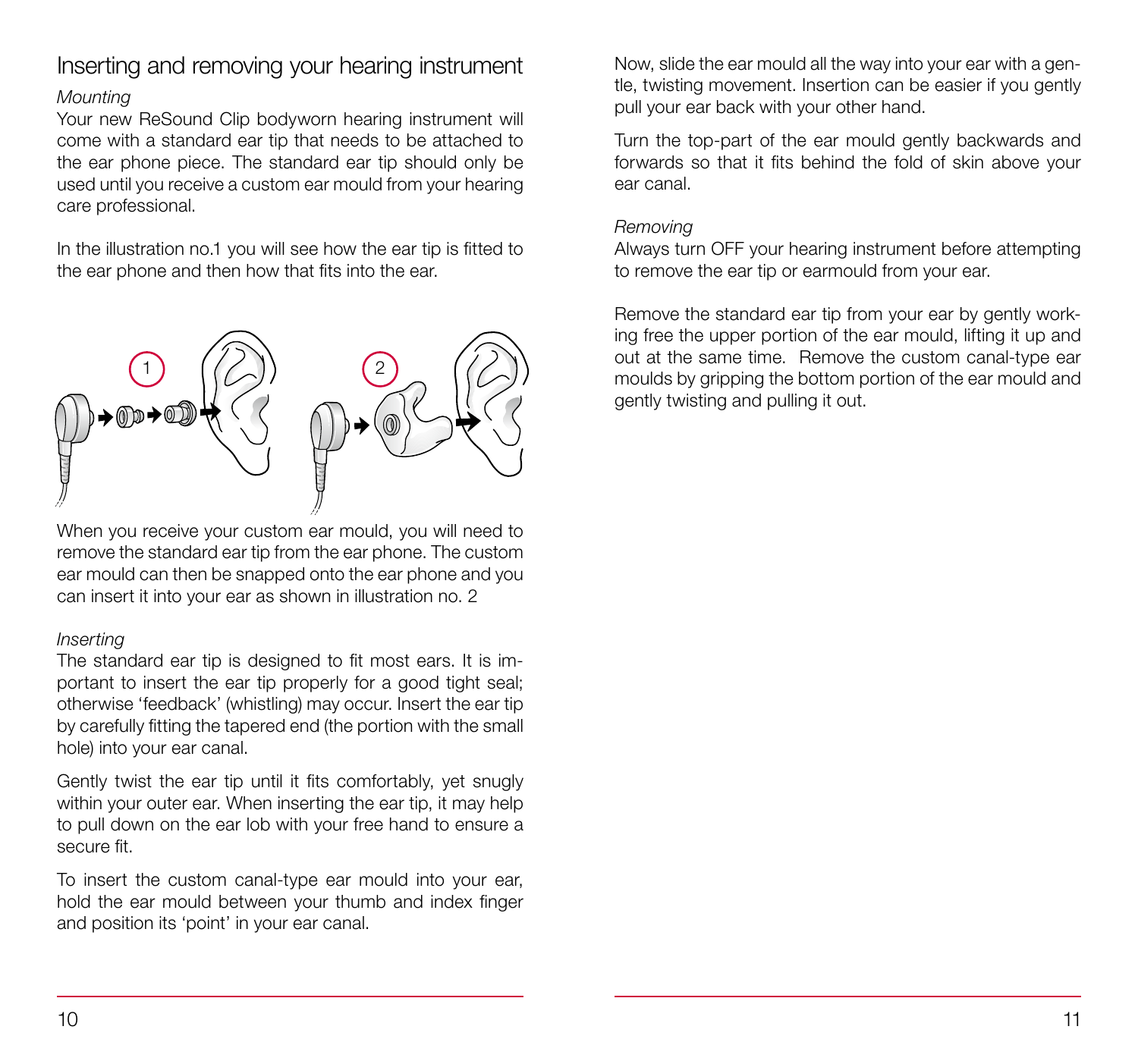#### Using two ear phones

The ReSound Clip3 (CP3BW-PVI) hearing instrument comes with 2 separate earphones. This will enable you to use the hearing instrument with both ears when possible and can offer you enhanced hearing. Consult your hearing care professional for proper fit.

Note: The ear phones have been fit for each ear based on your particular hearing loss. It is important to use the correct ear phone for the same ear each time. We suggest that you mark your new bodyworn hearing instrument with an L for left ear and an R for right ear together with your hearing care professional.



#### Wearing the instrument

The bodyworn instrument should be worn on the chest with a band, or placed in a pocket or in a bag. Use the attached clip to fasten the hearing instrument in place.

Care should be taken to ensure the top of the hearing instrument is not covered. If the top portion of the instrument, containing the microphone, is covered, it can result in poor sound quality or in reduced volume.

### Pre-set controls - Trimmers

Certain bodyworn hearing instrument models have controls that are located inside your instrument and should only be adjusted by your hearing care professional.

They have been set according to the individual characteristics of your particular hearing impairment and should NOT be readjusted without consulting your hearing care professional.



#### User-operated controls

#### Volume control

All the ReSound Clip bodyworn models have a volume control which allows you to set and control the volume manually. The volume wheel has numbers on it ranging from 1 to 10, with 10 being the maximum volume setting. During the fitting of the hearing instrument, your hearing care professional will select an optimal volume setting for you. Please note the setting of that particular level. To increase the volume with the instrument fit to your ear, turn the volume control wheel up. To reduce the volume, turn the wheel down.

Please note that your instrument has been fit by your hearing care professional and that your hearing loss requires a certain amount of amplification. This will also affect how much you are able to increase the volume on your instrument.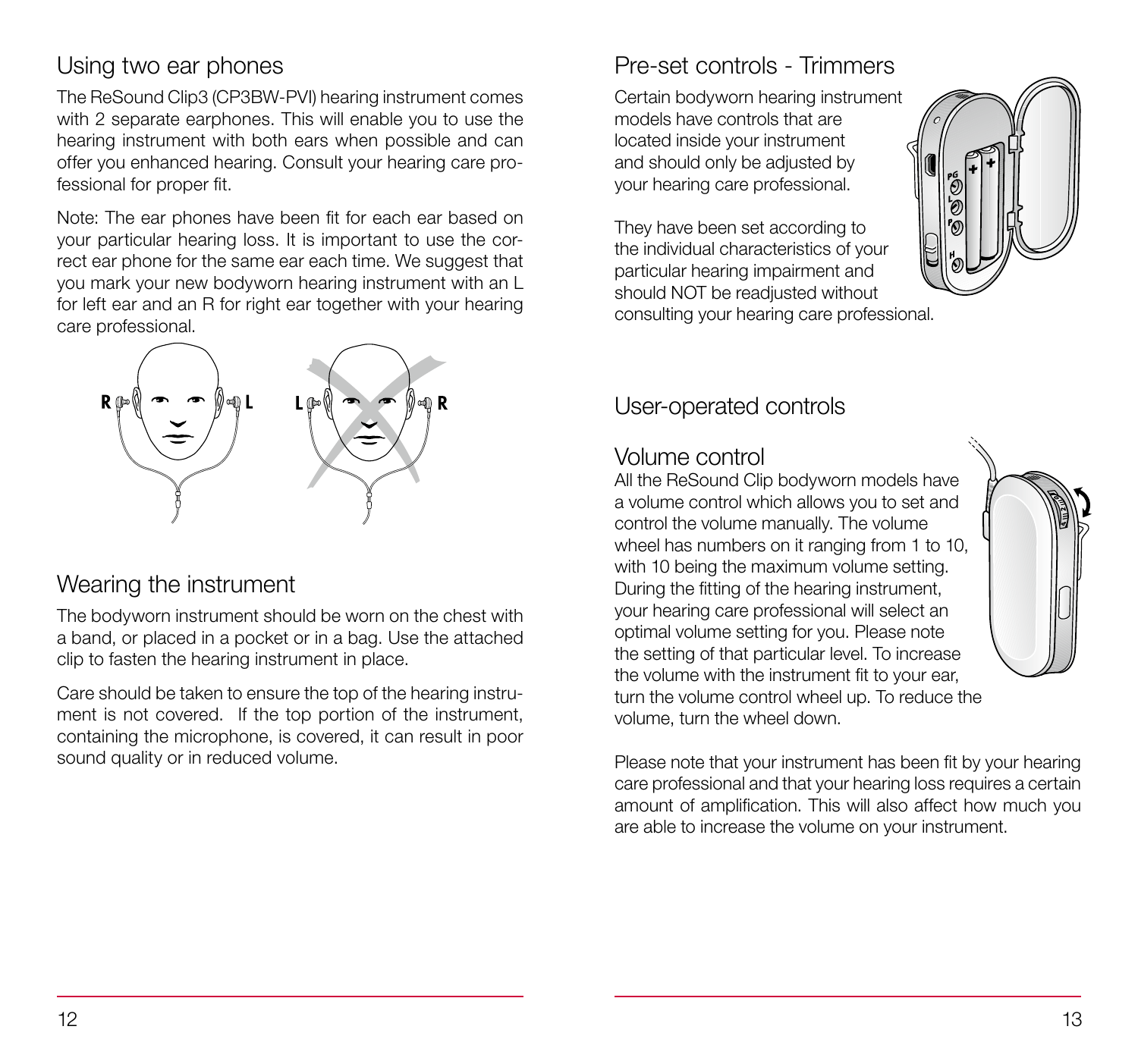#### Programme Selector

Turn your hearing instrument on by pushing the On/Off switch down, and turn your instrument off again by pushing the On/ Off switch up.

Your hearing instrument has a programme selector allowing you to use up to four separate listening programmes, each of them suitable for different situations. The number of programmes available to you will depend on the hearing instrument model you purchased.

If you purchased a CP1BW-V hearing instrument you will have 2 programmes to select from in the form of an N/L switch, see illustration no. 3:



- When the N/L switch is pushed up to the N position the hearing instrument is programme 1. In this programme, you will hear sound that is picked up through the microphone of the hearing instrument.
- Pushing the N/L switch down in the L position will place the hearing instrument in programme 2. This programme is specifically designed to help a bit with too much background noise.

If you purchased a CP1PBW-V hearing instrument you will have 2 programmes to select from in the form of a M-T switch, see illustration no. 3:

- When the M-T switch is pushed up to the M position the hearing instrument is in programme 1. In this programme, you will hear sound that is picked up through the microphone of the hearing instrument.
- Pushing the M-T switch down in the T position will place the hearing instrument in programme 2. This programme is specifically designed to only focus on sound coming in through the Telecoil (see pages 18-19 for additional information)

If you purchased a CP2BW-V or CP2BW-PV hearing instrument you will have 3 programmes to select from in the form of a push button, see illustration no. 4:

- Programme 1 is the default programme. In this programme, you will hear sound that is picked up through the microphone of the hearing instrument.
- Programme 2 is a combination of the microphone and telecoil functions. In this programme, you will hear sound that is picked up through the microphone as well as sound that is delivered through the telecoil of the hearing instrument. The telecoil is designed to enable you to hear on the telecoil enabled telephone or in places which have an induction loop system (see pages 18-19 for additional information)
- Programme 3 is the Telecoil programme. When you are using this programme, you will only be able to hear on the telephone or  $\begin{bmatrix} 3 \end{bmatrix}$  in places which have an induction  $\begin{bmatrix} 1 \end{bmatrix}$   $\begin{bmatrix} 4 \end{bmatrix}$ loop system.



The CP3BW hearing instrument has 4 programmes to select from:

• Programme 1 is the default programme. In this programme,

you will hear sound that is picked up through the microphone of the hearing instrument.

- Programme 2 is the restaurant/party program. It is specifically designed to make it easier for you to hear in noisy situations.
- Programme 3 is a combination of the Microphone and Telecoil functions. In this programme, you will hear sound that is picked up through the microphone as well as sound that is delivered through the telecoil of the hearing instrument. The telecoil is desgined to enable you to hear on the telecoil enabled telephone or in places which have an induction loop system (see pages 18-19 for additional information)
- Programme 4 is the Direct Audio Input programme (see page 17 for additional information).

When you push the programme selector you will hear one, two, three or four "beeps", indicating which programme you have selected. You can access the different programmes by pushing your finger down on the button as shown in the illustration no. 4: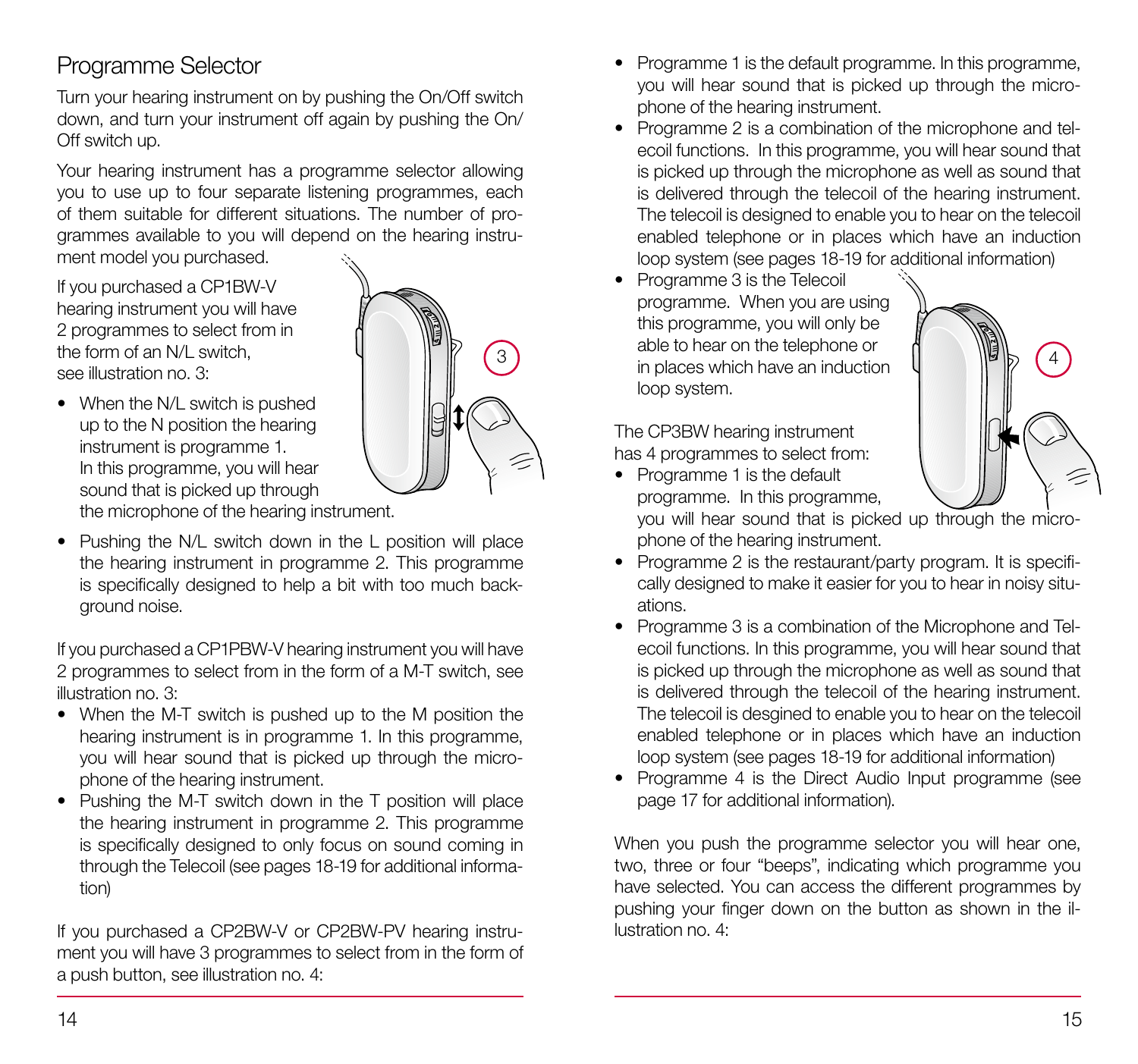#### **Examples**

- The hearing instrument automatically defaults to programme 1. If you have 2, 3 or 4 programmes, you can press the programme button once to get to programme 2 and twice to get to programme 3 and three times to get to programme 4. You will hear 2 beeps when you are in programme 2, 3 beeps when in programme 3 and 4 beeps when in programme 4.
- If you are in programme 2, 3 or 4 and want to get back to programme 1, press the programme button until you hear just 1 beep.

You can also set your instrument to programme 1 by turning it off and then on again.

#### Direct Audio Input

The ReSound Clip3 (CP3BW-PVI) hearing instrument has the functionality to connect to a Direct Audio Input system.

To use the Direct Audio-Input system, you must disconnect the standard ear phone cable as shown in diagram 1 and connect the special audio-input cable you received with your new instrument as shown in diagram 2.

 A special audio-input cable can then be connected to the hearing instrument as shown in diagram 3. The other end of the audio-input cable (pins on it) must then be connected to the ear phones.

When using the audio-input system set the Programme selector in programme 4.

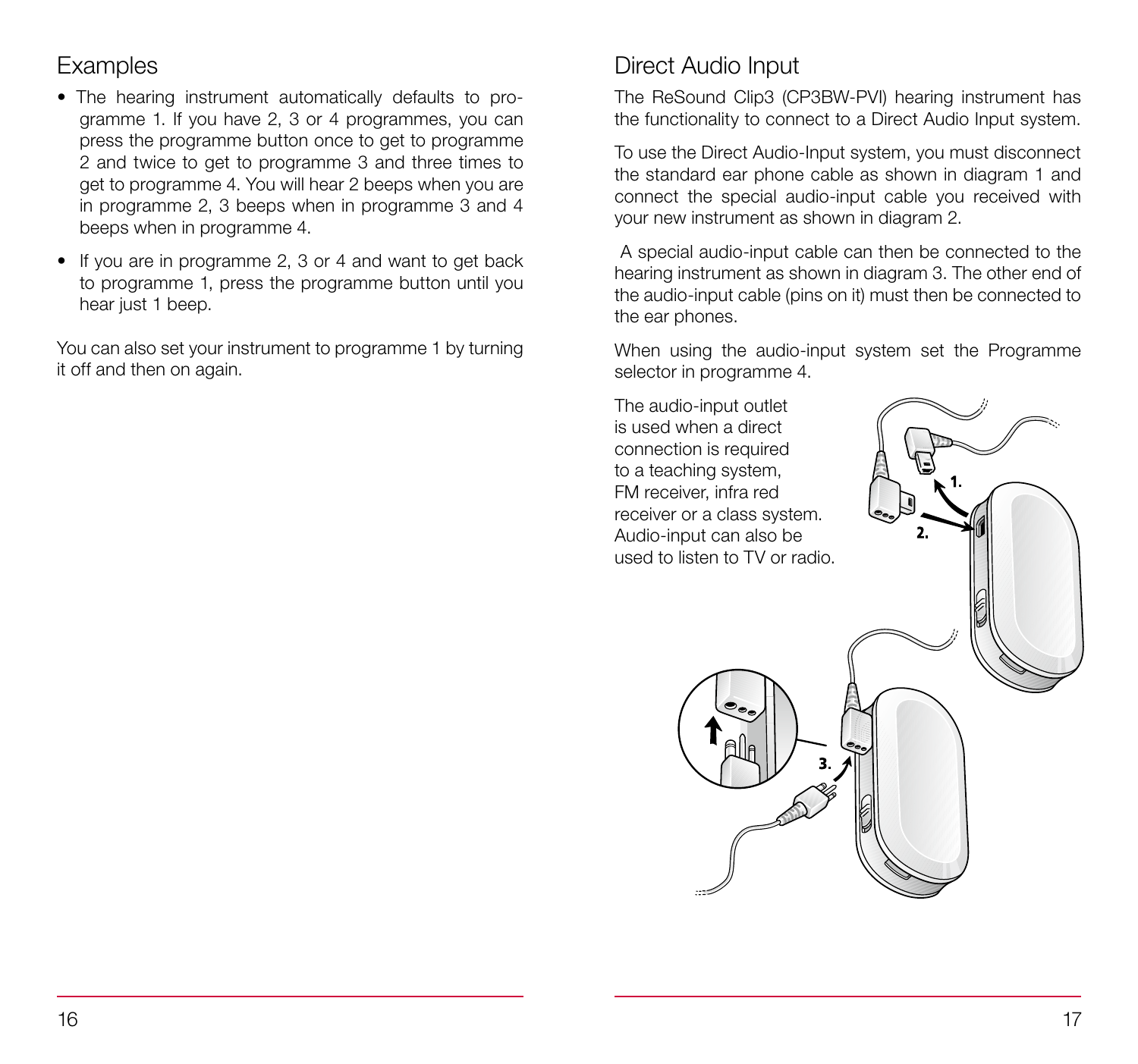#### Telephone use

Some experimentation is required when using a telecoil enabled telephone with your hearing instrument.

To activate the telephone programme, select programme 2 or 3 (models CP1PBW-V, CP2BW-V or CP2BW-PV) or programme 3 (model CP3BW).

This option is not available with the CP1BW-V model.

This feature can only be used with telecoil (hearing aid) compatible telephones. Place the receiver of the telephone over the hearing instrument, not the ear. (see illustration).



It is recommended that you reposition the receiver of the telephone and the hearing

instrument until you get the loudest and clearest signal.

#### Using loop systems

Many public places, such as churches, theatres and cinemas, have induction loop systems set up in them. Homes can also have radios or televisions that are connected to an induction loop system. When an induction loop is used, sound is transmitted directly to the telecoil of the hearing instrument. The advantage to using a telecoil is that sound quality through an induction loop is often better because noise from the environment is not amplified. To set up your hearing instrument to be used with a loop system:

- 1. Set the hearing instrument program to the telecoil setting.
- 2. Hearing reception might be better in certain parts of the room than others. If you are having difficulty hearing, try moving to a different location, within the room, to see if this improves your hearing reception.
- 3. Increase or decrease the volume on your hearing instrument as necessary.
- 4. After you are done listening through the induction loop, set the hearing instrument back to program 1, which is the standard program.
- If the sound in the telecoil programme is consistently too soft or too loud, ask your hearing care practitioner to adjust the program accordingly.
- Your hearing care practitioner can provide you with advice regarding installing an induction loop system at home. Ask for additional information if necessary.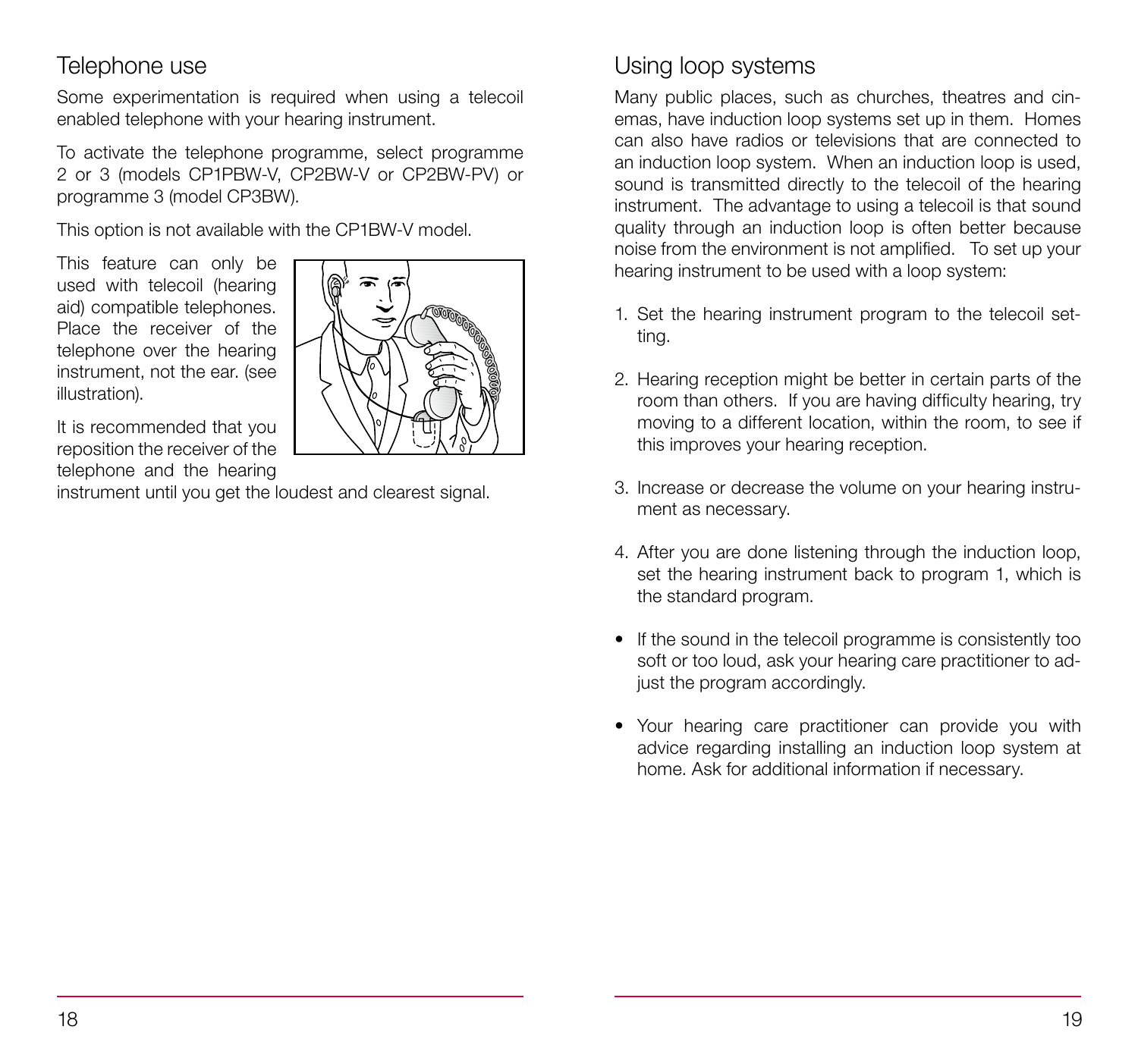#### Daily maintenance

Keep your hearing instrument clean and dry. Wipe the case with a soft cloth or tissue after use to remove oil or moisture. If the instrument has been exposed to high humidity or perspiration, enclose it (with the ear mould) in a sealed container together with a drying agent (desiccant) overnight. Consult your hearing care professional concerning which drying agent to use.

To prevent unwarranted repairs:

- Never immerse the instrument in water or other liquids since this may cause permanent damage to the circuitry.
- Protect your hearing instrument from rough handling, and avoid dropping it on hard surfaces or floors.
- Do not leave the instrument in or near direct heat or sunlight since excessive heat can damage the instrument or casing.

#### **Repairs**

If your ReSound hearing instrument malfunctions, it must be repaired by a qualified technician. Do not attempt to open the case of the hearing instrument since this would invalidate the warranty.

If your ReSound hearing instrument requires service, please contact your hearing care professional for assistance.

## The ear mould

The enclosed standard test ear tip should only be used until you receive your custom ear mould. Full benefit from your hearing instrument can only be obtained when a custom made ear mould is used.

The ear mould feeds the amplified sounds from the hearing instrument into the ear. It is important that the ear mould fits correctly into your ear. If the ear mould irritates your ear in any way and prevents you from wearing your hearing instrument, please contact your hearing care professional to have the ear mould modified. You should never attempt to modify the shape of the ear mould yourself.



#### Cleaning the ear mould

The ear mould should be cleaned every day. Before cleaning the ear mould, unsnap it from the ear phone receiver. Use lukewarm water to clean wax and moisture off the ear mould.

If ear wax is stuck in the sound canal of the ear mould, a cleaning loop or a syringe with lukewarm water can be used to help "push" the wax out. Make sure not to leave the ear mould wet after cleaning and dry the metal ring to avoid corrosion.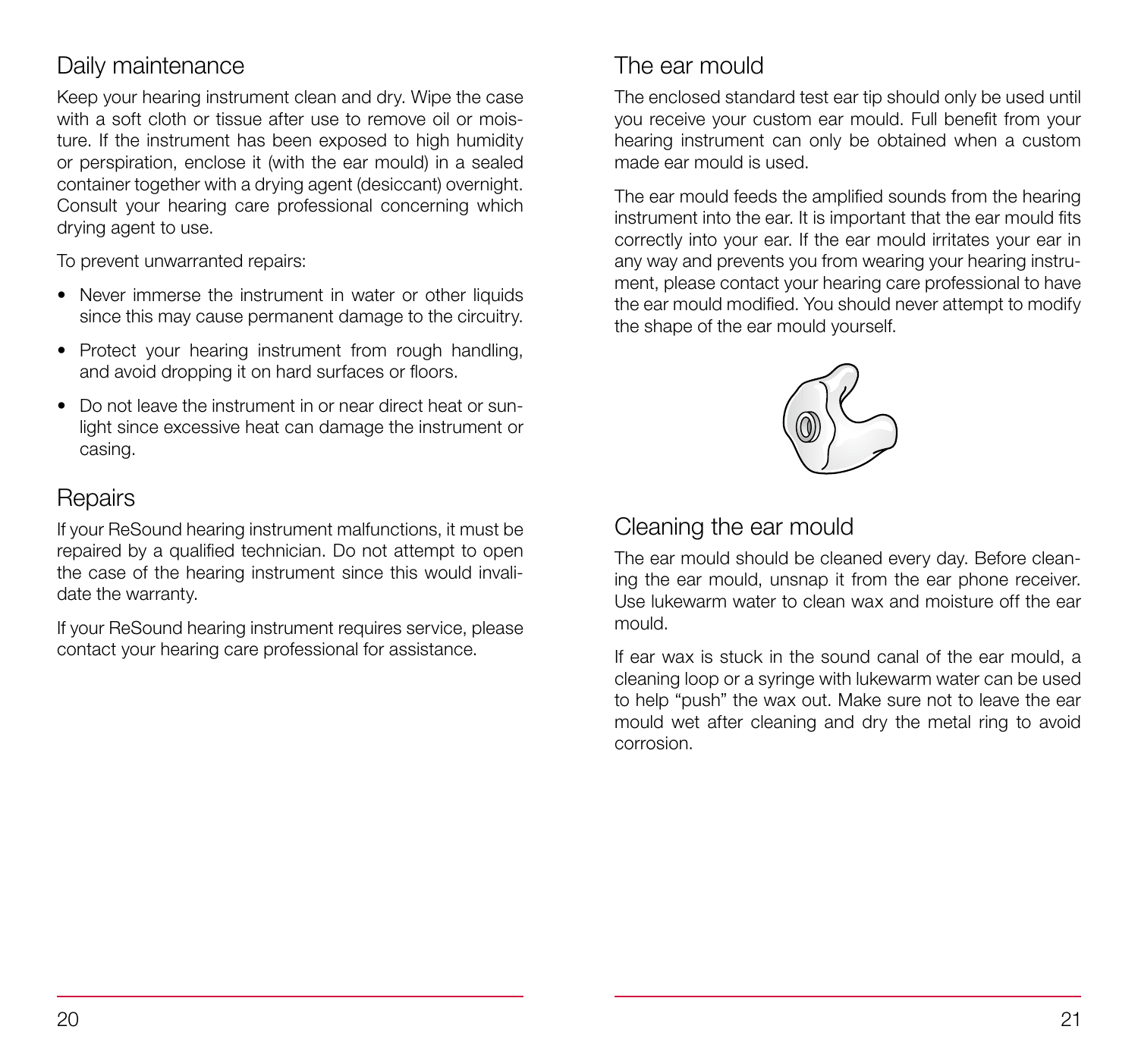## General precautions



Consult a physician if you find a foreign object in your ear canal, if you experience skin irritation or if excessive earwax accumulates with the use of the hearing instrument.

- Different types of radiation, e.g. from NMR, MRI or CT scanners, may damage the hearing instrument. Therefore, do not wear the hearing instrument during these or other corresponding scanning procedures. Other types of radiation (burglar alarms, room surveillance systems, radio equipment, mobile telephones, etc) contain less energy and will not damage the hearing instrument. However, they can momentarily affect the sound quality or cause the hearing instruments to emit strange sounds.
- Warning: Do not wear the hearing instrument in mines or other explosive areas, unless those areas are certified for hearing instrument use.
- Warning: When dealing with children special care should be exercised with the ear phone cables to ensure that they do not get tangled up in them and risk getting suffocated.
- Warning: Do not allow others to use your hearing instruments. This may cause damage to the hearing instruments or to the hearing of the other individual.
- Warning: Due to choking hazards, hearing instrument usage by children or mentally challenged individuals should be supervised at all times.
- Warning: Hearing instruments should be used only as prescribed by your hearing care professional. Incorrect use may result in hearing loss.
- Warning: Only use accessories that have been approved by ReSound. Using non approved equipment may damage the hearing instruments and void the warranty.
- Warning to hearing care practitioners Special care should be exercised in selecting and fitting hearing instrument(s) whose maximum sound pressure level exceeds 132 dB SPL with an IEC 60711: 1981 occluded ear simulator, because there may be a risk of impairing the remaining hearing of the hearing instrument user.

# Technical Data

Maximum Output (2cc Coupler / IEC 60118-7)

| CP1BW-V   | 139 dB SPL (Typical) |
|-----------|----------------------|
| CP1PBW-V  | 137 dB SPL (Typical) |
| CP2BW-V   | 129 dB SPL (Typical) |
| CP2BW-PV  | 138 dB SPL (Typical) |
| CP3BW-PVI | 145 dB SPL (Typical) |

Be aware of information marked with the warning symbol



WARNING points out a situation that could lead to serious injuries.

CAUTION indicates a situation that could lead to minor and moderate injuries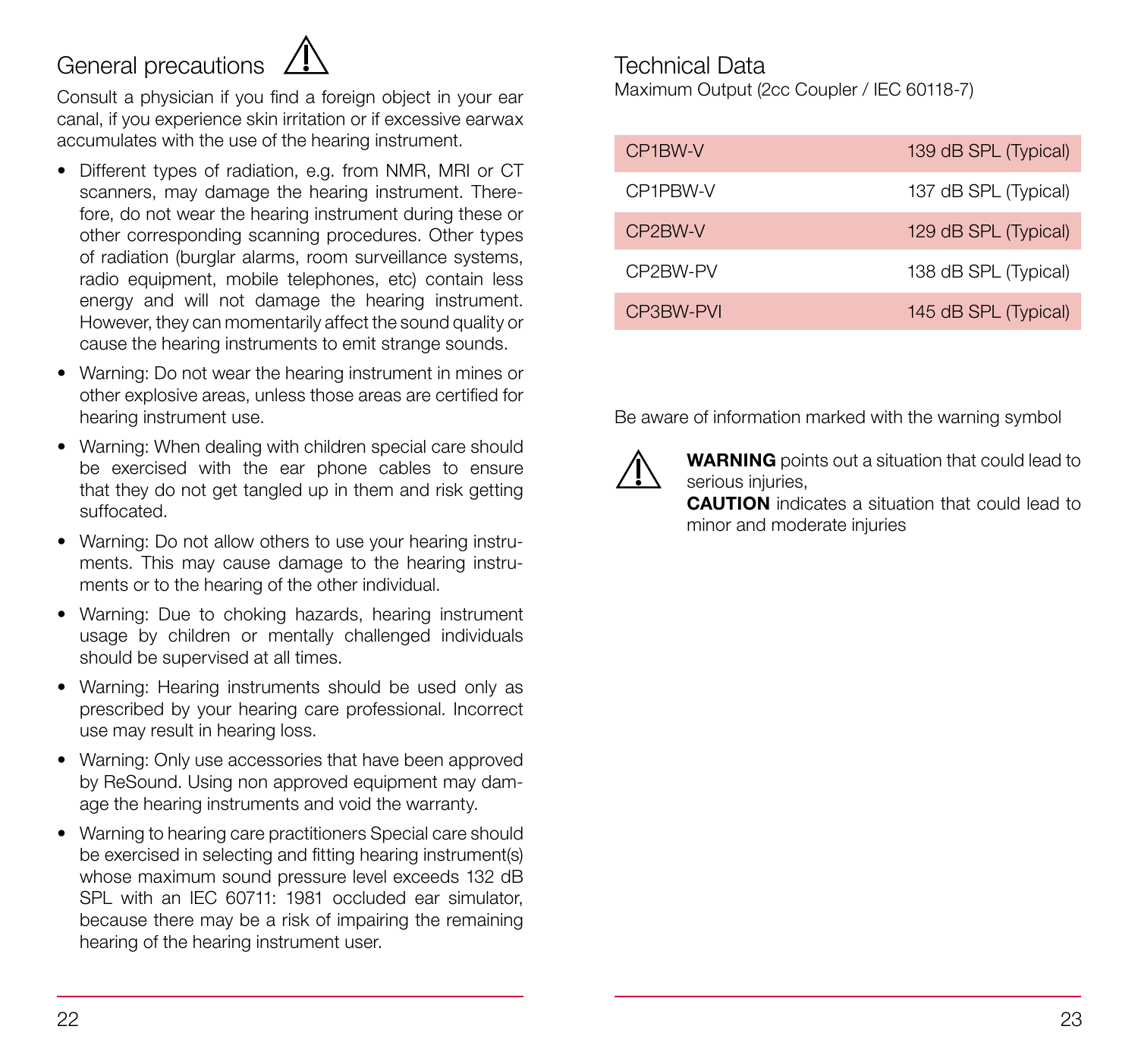#### TROUBLESHOOTING GUIDE

| <b>SYMPTOM</b>                    | <b>CAUSE</b>                                                                                                                                                        | POSSIBLE REMEDY                                                                                                                                                                |
|-----------------------------------|---------------------------------------------------------------------------------------------------------------------------------------------------------------------|--------------------------------------------------------------------------------------------------------------------------------------------------------------------------------|
| No sound                          | Not turned on<br>Dead Battery<br>Battery improperly inserted<br>Blocked ear mould or tube                                                                           | Turn on<br>Replace battery<br>Insert battery properly<br>Clean ear mould or tube blockage                                                                                      |
| Not loud<br>enough                | <b>Battery low</b><br>Loose ear mould<br>Blocked ear mould or dome<br>Change in hearing<br>Excessive ear wax<br>Volume set too low                                  | Replace battery<br>Reinsert carefully<br>Clean ear mould or dome<br>Consult your hearing care professional<br>Consult your physician<br>Consult your hearing care professional |
| Whistles                          | Loose ear mould<br>Ear mould too small                                                                                                                              | Remove and reinsert<br>New ear mould required                                                                                                                                  |
| Sound not clear •<br>or distorted | Weak battery<br>Poorly fitting ear mould or dome<br>$\bullet$<br>Hearing instrument damaged<br>$\bullet$<br>Hearing instrument settings<br>$\bullet$<br>not optimal | Replace battery<br>Consult your hearing care professional<br>Consult your hearing care professional<br>Consult your hearing care professional                                  |

If there are any other problems not mentioned in this guide, please contact your hearing care professional.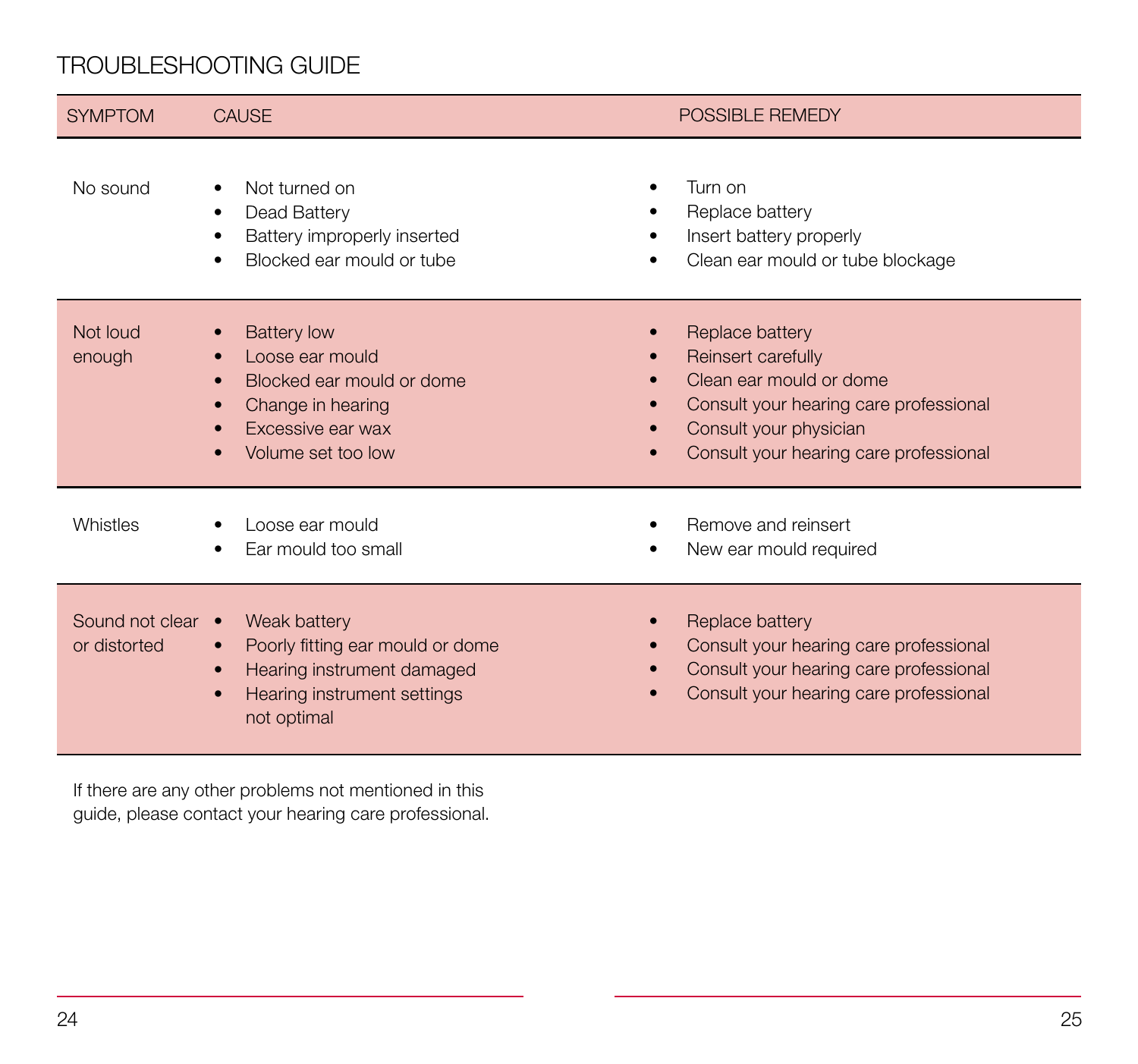## Key Word Index

| Battery change             | 7, 8, 24-25                |
|----------------------------|----------------------------|
| Battery compartment        | 4, 5, 6, 8                 |
| Cleaning of ear mould      | 21, 24-25                  |
| Cleaning of instrument     | 20, 21, 24-25              |
| Direct Audio Input         | 15, 17                     |
| Ear mould                  | 10, 11, 20, 21, 22, 24-25  |
| Function switch            | 4, 5, 6, 7, 14, 15         |
| <b>General Precautions</b> | 7, 8, 20, 22               |
| Induction loops            | 14, 15, 18, 19             |
| Maintenance                | 20                         |
| Repairs                    | 20                         |
| <b>Technical Data</b>      | 23                         |
| Telecoil use               | 14, 15, 18, 19             |
| Telephone use              | 18, 19                     |
| <b>Trimmers</b>            | 5, 6, 13                   |
| Troubleshooting guide      | 24-25                      |
| User-operated controls     | 13                         |
| Volume adjustment          | 4, 5, 6, 12, 13, 20, 24-25 |



Please ask your local hearing care professional<br>concerning disposal of your hearing instrument